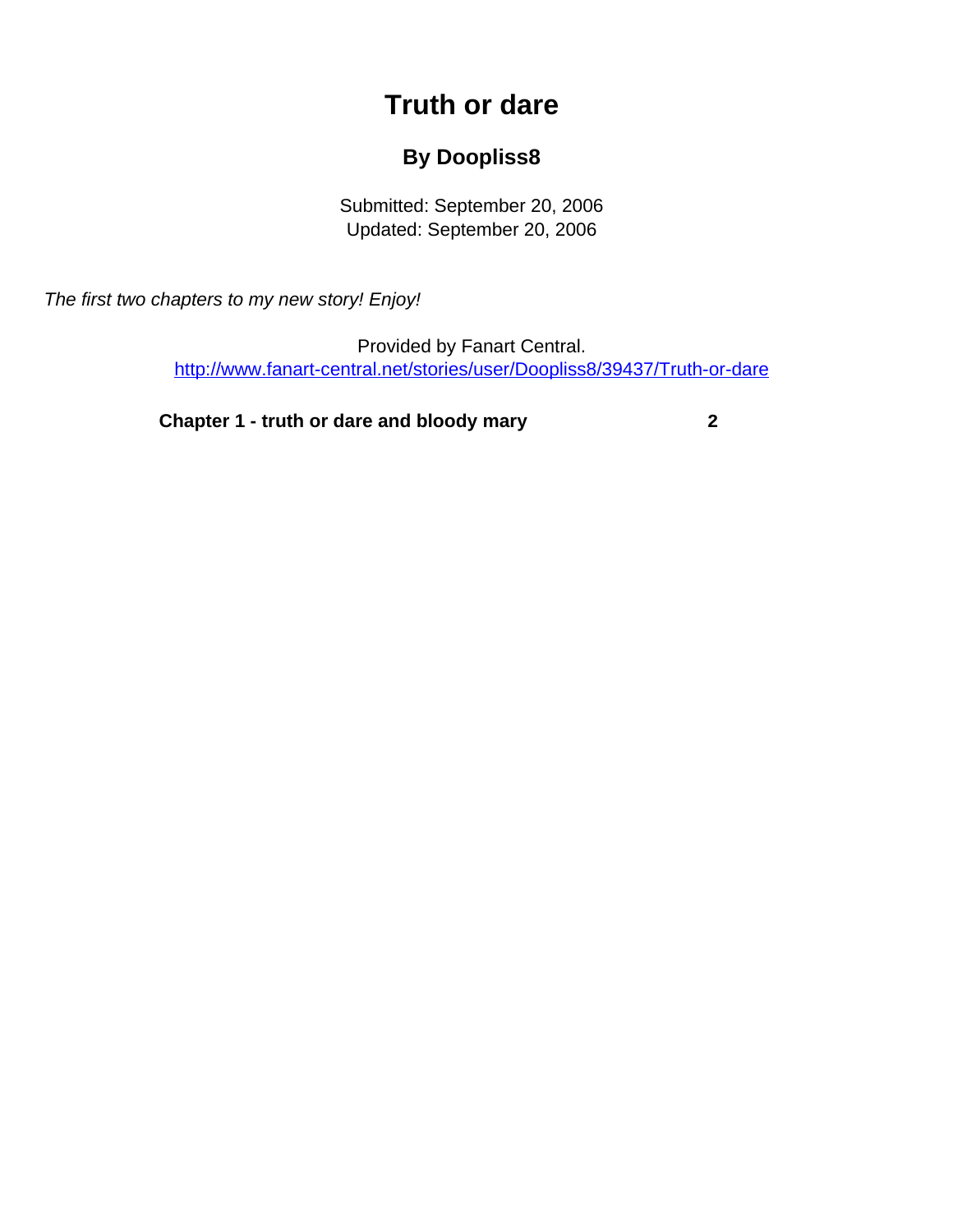## **1 - truth or dare and bloody mary**

<span id="page-1-0"></span>Truth or dare

???It was a late Friday night, Doopliss, Vaden, Lady Bow, Duplica, Doppler, and Shade were in the belfry of the steeple, bored out of their minds.

Lady Bow: UGH! Someone like Mwa~ doesn't deserve such boringness! Let's do SOMETHING!!!!

Doppler: Squaaack! It's not my fault that Doopliss invited all you guys over to just sit here!

Doopliss: Shut up you stupid bird! \*looks at party idea book\* Ah! Let's play Truth or Dare!

All: Ok.

Doopliss: Vaden, truth or dare??

Vaden: …Truth.

Doopliss: Wuss. Anyway, Did you die looking at porno?

Vaden: ………………..yes.

All: Ooooooh……

Chapter 2: Bloody Mary

Vaden: Ah whizzes on you guys! Duplica, truth or dare?

Duplica: \*says proudly\* Dare!

Vaden: I dare you and all the girls to go in the bathroom and do the Bloody Mary thing.

Shade: ……….Bloody Mary?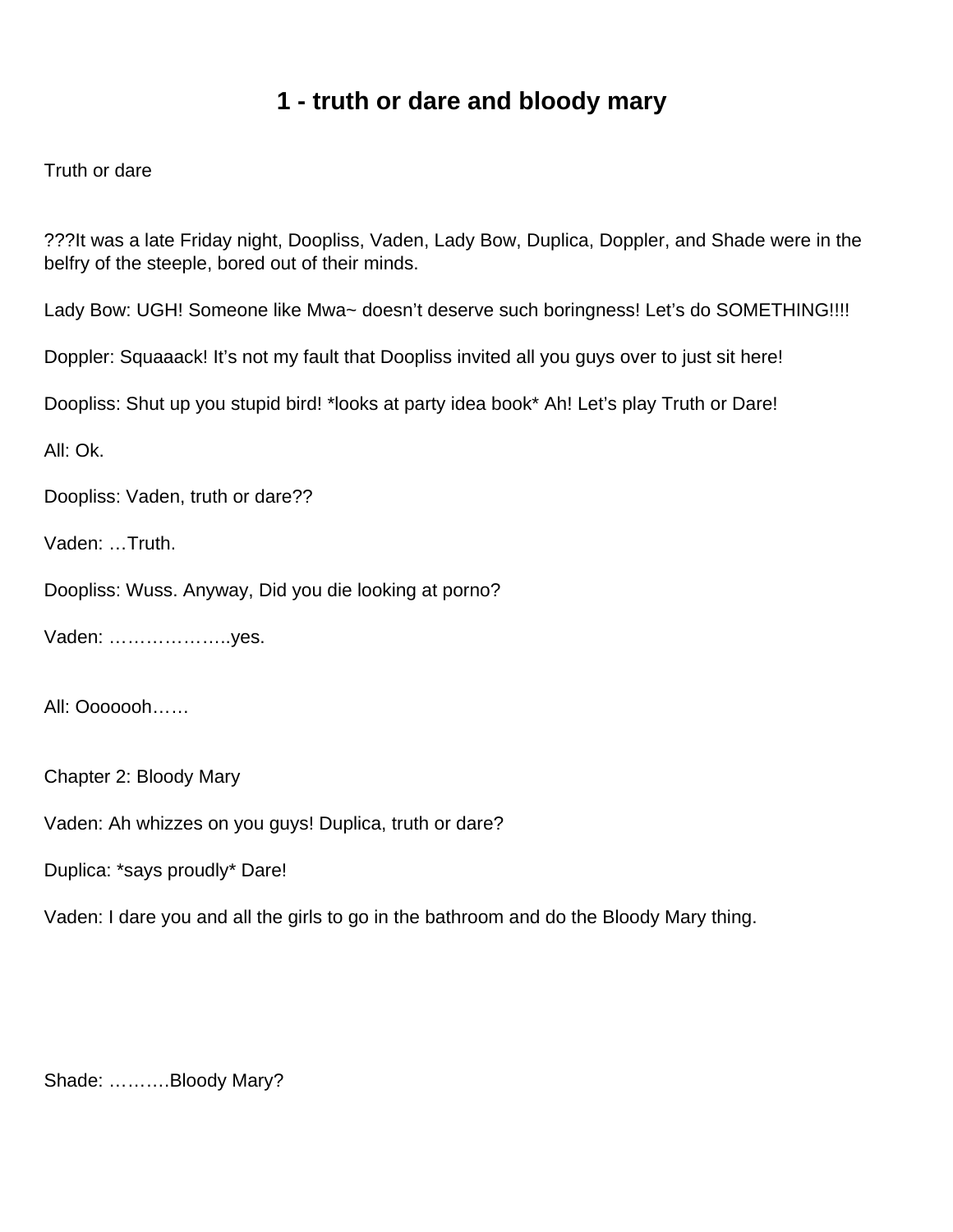(Get some popcorn. This chapter is going to be long.) Duplica: \*sigh\* I guess I'll have to tell you the story. \*ahem\*

O nce, A long long time ago, There was a girl named Mary. She got married to the man of her dreams. And they gave birth to a beautiful baby girl. For a while, everyone was happy. UNTILL ONE DAY. A crazy man murdered her husband and baby. That was the saddest day of her life.

She went literally crazy looking for the culprit.

And now, we can summon her. Here's how:

1.Go into a bathroom that has a mirror.

2. Turn off the lights.

3. Say in front of the mirror: Bloody Mary, Bloody Mary, We wish to meet our end. Then turn the lights on. I don't know what happens, but I think she comes out of the mirror and kills you.

Shade: Wow. Scary. Well...I'll do it!

Duplica, Lady Bow, And Shade go into the steeple bathroom.

Duplica: turn the light off.

Bow: \*turns light off\*

Duplica: Get in front of the mirror.

Duplica,Bow,and Shade do so.

Duplica Bow and Shade: Bloody Mary, Bloody Mary, we wish to meet our end.

Bow: \*turns light on\*

???:Look behind youuuuu.

**OMG!!!!!!!!!!!!**